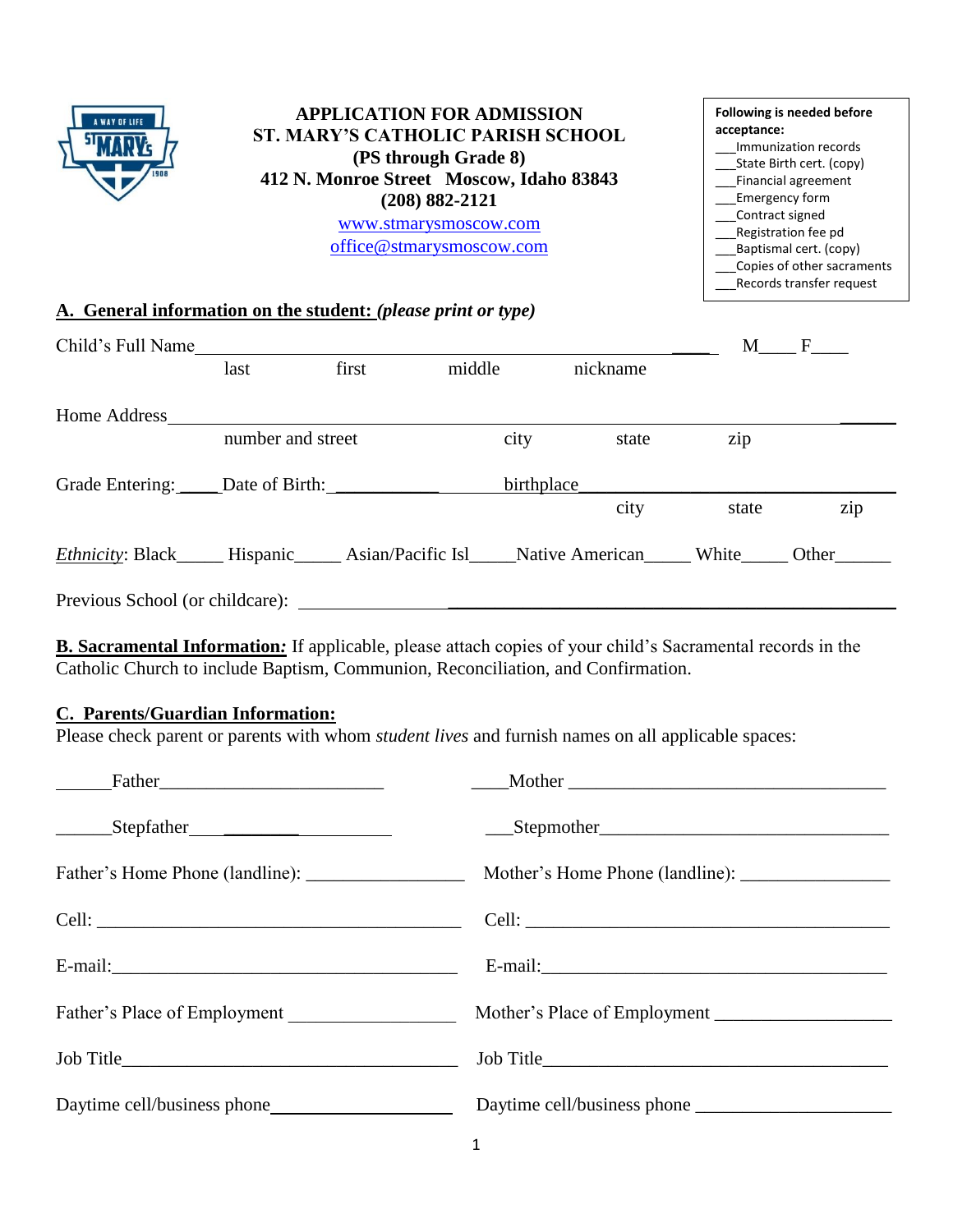| Is he currently active in a church?                                                                                                                                                                                                                                                                                                                                                            |                                                                                                                                                                                       | Is she currently active in a church? |       |
|------------------------------------------------------------------------------------------------------------------------------------------------------------------------------------------------------------------------------------------------------------------------------------------------------------------------------------------------------------------------------------------------|---------------------------------------------------------------------------------------------------------------------------------------------------------------------------------------|--------------------------------------|-------|
| Which one? $\frac{1}{\sqrt{1-\frac{1}{2}}}\left\{ \frac{1}{2} + \frac{1}{2} + \frac{1}{2} + \frac{1}{2} + \frac{1}{2} + \frac{1}{2} + \frac{1}{2} + \frac{1}{2} + \frac{1}{2} + \frac{1}{2} + \frac{1}{2} + \frac{1}{2} + \frac{1}{2} + \frac{1}{2} + \frac{1}{2} + \frac{1}{2} + \frac{1}{2} + \frac{1}{2} + \frac{1}{2} + \frac{1}{2} + \frac{1}{2} + \frac{1}{2} + \frac{1}{2} + \frac{1}{$ |                                                                                                                                                                                       |                                      |       |
|                                                                                                                                                                                                                                                                                                                                                                                                |                                                                                                                                                                                       |                                      |       |
| If child does not live with both parents, please indicate: ** (see bottom of last page for the notice)                                                                                                                                                                                                                                                                                         |                                                                                                                                                                                       |                                      |       |
|                                                                                                                                                                                                                                                                                                                                                                                                | c. Parent(s) that will be responsible for conduct, studies, report cards and reporting absences:<br>,我们也不能在这里的时候,我们也不能在这里的时候,我们也不能会在这里的时候,我们也不能会在这里的时候,我们也不能会在这里的时候,我们也不能会在这里的时候,我们也不 |                                      |       |
| <b>D. Family Information:</b> Use back of sheet as needed.<br>Names of siblings:                                                                                                                                                                                                                                                                                                               | Age<br>,我们也不会有什么。""我们的人,我们也不会有什么?""我们的人,我们也不会有什么?""我们的人,我们也不会有什么?""我们的人,我们也不会有什么?""我们的人                                                                                               | <b>School Attending</b>              | Grade |
| Please list names of any family member(s) who have attended St. Mary's or Ursuline Academy if needed,<br>(please use back of sheet as needed).                                                                                                                                                                                                                                                 |                                                                                                                                                                                       |                                      |       |
| name                                                                                                                                                                                                                                                                                                                                                                                           | relationship                                                                                                                                                                          | year graduated                       |       |
| name                                                                                                                                                                                                                                                                                                                                                                                           | relationship                                                                                                                                                                          | year graduated                       |       |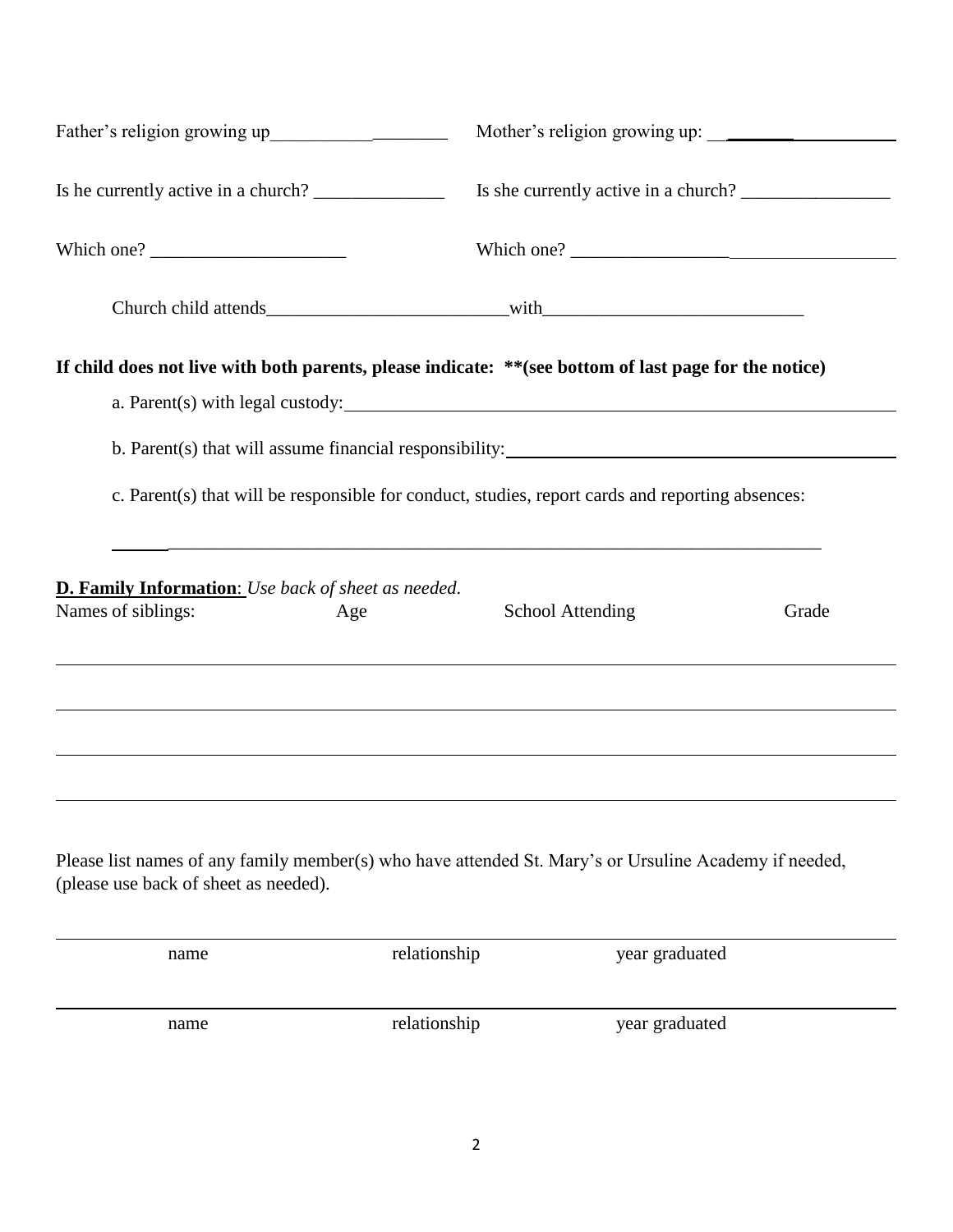**E. Questions for better understanding of the student:** *At St. Mary's Catholic Parish School we are committed to working closely with you, the parents, who are the primary educators of your child. Please take a few minutes to help us know your child better.* 1. Why do you prefer St. Mary's School for your child?

- 2. What are some qualities/gifts your child possesses?
- \*\*\*3. Are there any hearing, eye or health conditions that might your child's learning?
- 4. What are some areas your child needs to strengthen?
- 5. What questions do you have about St. Mary's?
- 6. How long do you plan to have your child(ren) at St. Mary's?
- 7 What qualities do you hope your child will develop by the time of graduation from St. Mary's?

8 At St. Mary's, we need parents involved as much as possible. Would you list any hobbies or skills that you would like to share with the school?

**9**. For advertising and/or public relations purposes, may we have your permission to use your child's photo (we never use full names or grades)?